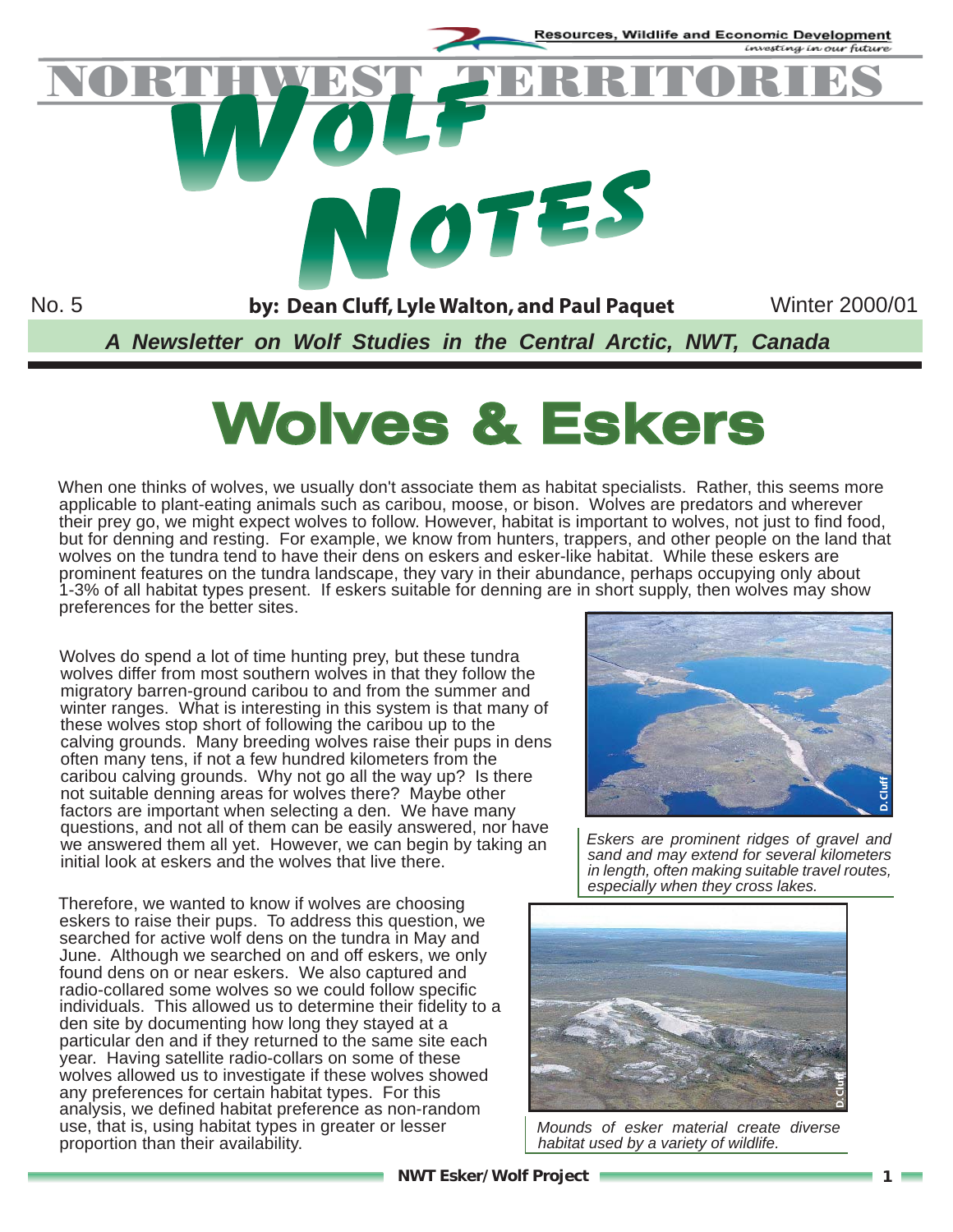# **Esker Habitat Use**

We examined summer range use for 8 wolves (6 females, 2 males) during 1997 and 6 wolves (4 females, 2 males) in 1998. We found that when we compared all the habitat types available in the entire study area, these wolves selected home range areas that contained moré eskers. Heath tundra was also more cŏmmon within the wolf's range than elsewhere. No preference or avoidance by wolves was seen for heath boulder, heath bedrock, bedrock, tussock/hummock, wetland, lichen, tall shrub, birch seep, or spruce habitat types. However, boulder fields were less common inside a wolf's home range than outside of it.

We extended our analysis further by examining the daily locations of wolves we obtained from the satellite during these two summers. This time we considered all the habitat types within the individual



*Wolf den (circled) on the side of an esker. Often, 'day bed' depressions can be seen in the sand on the top of the esker.*

wolf's home range area as to what habitat was potentially available to use. Within their home range areas, wolves did not appear to select for any specific habitat type, except for bedrock. This surprised us initially but when we removed all the wolf locations that occurred around the den site and re-did the analysis, the preference disappeared.

While this apparent preference for bedrock habitat types by wolves on a day-to-day level could be an artifact of our data, this preference seems reasonable given that many wolf dens on eskers are also associated with bedrock outcrop. Our observations of wolves at dens show that wolves spend some of their time in the summer in the shade, which is often provided by bedrock outcrops and boulders. So once wolves leave the den site area, bedrock habitat probably has no further advantage to wolves on the move.



**Above***, Habitat type trends in wolf home range relative to their availability. The red vertical lines on the right join habitat types that do not differ significantly from each other. Esker habitat and heath tundra occur more often in wolf home ranges than elsewhere. Boulder fields are less common where wolves typically range.*

Our data show that wolves clearly have an association with eskers and that eskers are an important landscape component for wolf home ranges. However, we still are unsure how critical eskers may be for wolves to successfully raise pups. Given our uncertainty and that eskers are not an abundant habitat type, we encourage minimal disturbance of this resource.



*A variety of landforms owe their existence to the action of glaciers.*

Glacial landforms comprise four types:

- 1) erosion by ice,<br>2) deposition by ice,
	-
- 3) erosion by meltwater, and
- 4) deposition by meltwater.

Eskers, kames, and outwash plains typically used by tundra wolves for denning result from the deposition of sediment by meltwater (Type 4 above).

Specifically, eskers and kames form when the glacial meltwater carrying the sediment is in contact with ice - essentially a stream tunnelling inside a glacier as it melts. Eskers tend to be linear while kames are often shaped like isolated hills or groups of hills, although they may butt up to the end of an esker.

Outwash plains also result by deposition of sediment by flowing meltwater but instead the meltwater is outside the glacier. Outwash plains are flat areas of well-sorted sand and gravel with the texture varying depending on how fast the meltwater from the glacier was flowing at the time.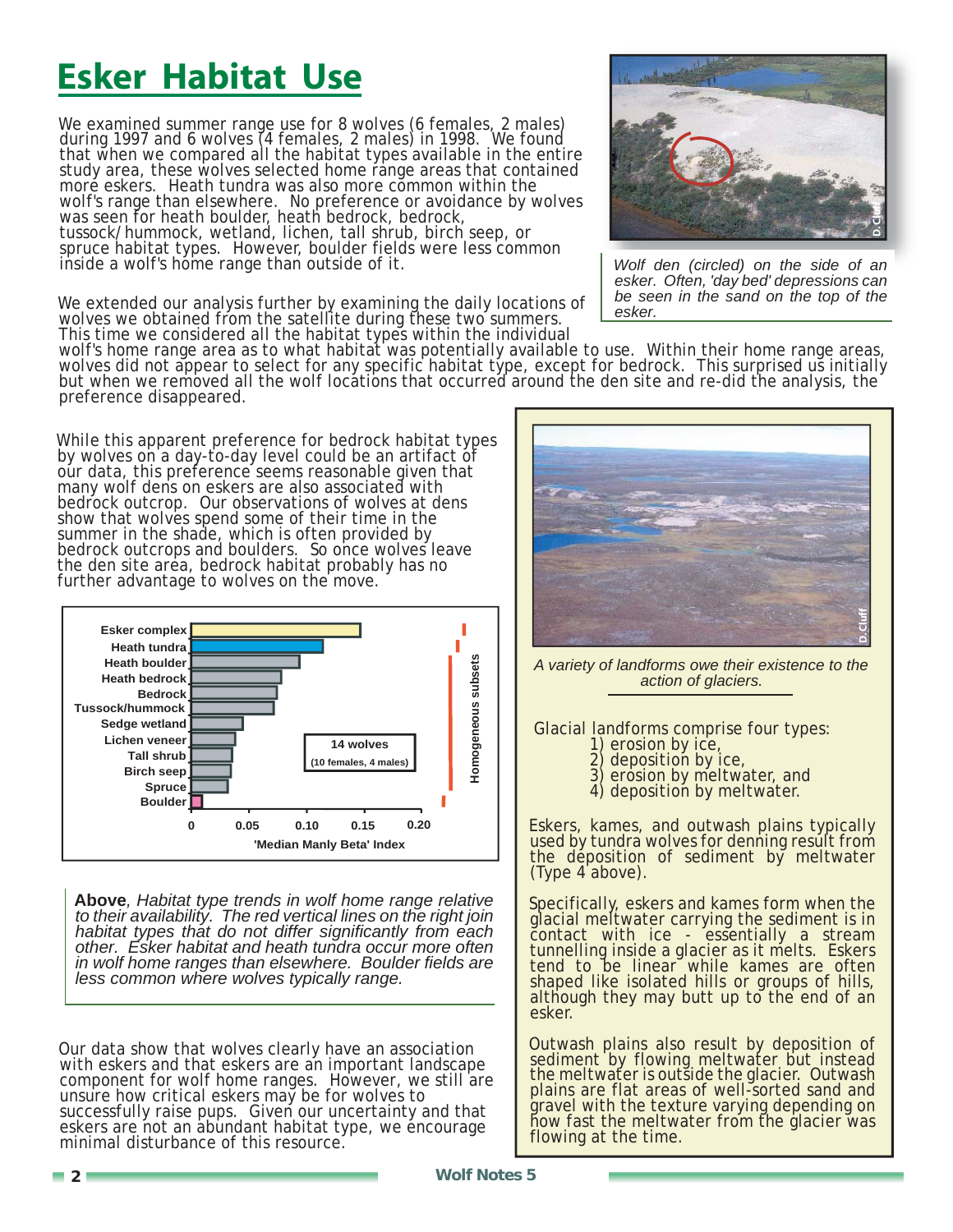# **Active Den Sites**

In early June we tracked radio-collared wolves to locate their den sites in an area from east of Point Lake through to Lac de Gras and on to Aylmer and Clinton-Colden Lakes. We also checked several other sites that have been active in the past with uncollared wolves.

We located 24 separate active wolf dens in a  $27,000$  km<sup>2</sup> area and counted 57 wolves in total. We also recorded another 9 sightings of wolves. We suspect that some of these wolves may have been near a den site but we could not confirm this.

**Right**, Active wolf dens in the central tundra region of the Slave Geological Province, June 2000



From 1997 to 1999, we captured 58 individual wolves, split evenly between males and females. We deployed 23 Argos-type (Doppler) satellite radio-collars and 2 GPS (Global Positioning System) satellite radio-collars. Other wolves were fitted with conventional VHF (Very High Frequency) radio-collars either upon their first capture or when we removed their satellite collar. Nine wolves were ear-tagged at their initial capture but were never collared. Another 2 wolves were collared with a satellite collar when first captured but then not fitted with a VHF radio-collar afterward when the satellite collar was removed.

As of September 2000, we had recently located 14 VHF radio-collared wolves. Another 12 VHF radio-collared wolves have not been located recently and so their status is unknown. We expect that these radio-collars with unknown status are still functioning but we have not been close enough to them to hear their signal. We hope to conduct an aerial radio-tracking effort in late March because we can often find many collared wolves that we have lost contact with. At this time many wolves can be found in association with the large groups of caribou that congregate in spring and begin their migration north.



There are still 6 inactive satellite collars remaining at large (4 Argos-type and 2 GPS). We observed one of these GPS collared wolves in August 2000 but because there was no VHF transmitter in the collar we could not confirm its identity. However, we suspect it was wolf W333m given it was close to its capture location and the second GPS collar is much further away. We hope to conduct another tracking flight and capture effort next spring to look for these GPS and other remaining satellite collars and remove them from the wolves.

Fifteen of the 58 captured wolves (26%) are now known to be dead, either from the harvest or apparently from natural mortality. We try to retrieve every stationary radio-collar as soon as possible to assess whether it is a dropped collar or a dead wolf (and determine why it died). We appreciate the efforts of hunters and trappers who report their take of a collared or ear-tagged wolf in their harvest. Knowing the fate of collared wolves improves our knowledge of wolf life history in the north. Our continued monitoring is providing a good encounter history database from which we will analyze wolf survival probabilities.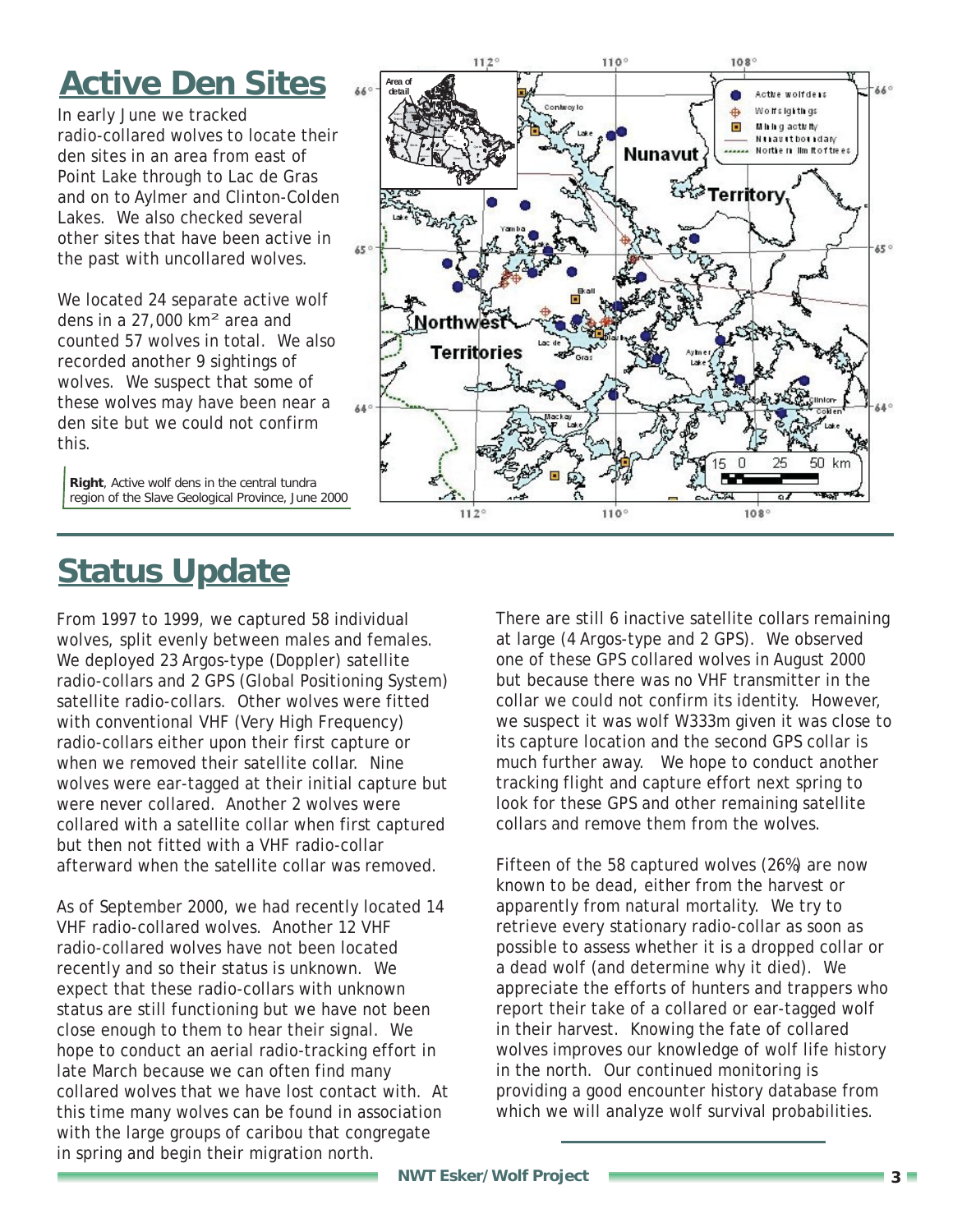## **Wolf Watching**

Watching wolves in their natural environment is a powerful experience. The Northwest Territories and Nunavut are unique in that visitors can easily observe wolves on the barren-grounds without trees getting in the way. While a trip to the barrens is an experience in itself, combine that with approachable wildlife such as wolves, and one has a trip they will not soon forget.

Several outfitters now cater to this type of ecotourism by providing wolf watching opportunities. Most trips occur in the summer when wolves are denning. Although denning is a sensitive time for breeding wolves, a cautious

approach by observers can result in wolves being unaware of the human presence. Wolves can also learn to become tolerant of some human activity and might be more forgiving should a minor disturbance occur. Together, we are working on guidelines towards watching wolves and interpreting their behavior.

We continue to work with these groups because they also provide us with invaluable

information such as the location of den sites, wolf behavior, and pup counts. It was through the collaboration with the International Wolf Center this year that we were able to document the occurrence of the largest known litter size on the tundra. This past summer we counted 9 adult wolves and 15 pups at one rendezvous site!

### **Pup Counts**

We count pups at dens to estimate the annual production of pups and their recruitment into the population. In general, early wolf pup survival can indicate a healthy food source for wolves. In a mining development scenario,

demonstrating that wolves can successfully raise pups near mining activity would also suggest that any impacts to wolves associated with mine operations are likely

negligible. However, the difficulty is that pup counts at dens tend to be extremely variable and typically range from no pups to 8, although we have one case of 15 pups this year. Perhaps the most telling situation, then, would be the scenario where pups failed to survive at a den several years in a row. While this scenario has not been observed, only annual routine monitoring could likely detect its occurrence.

We visited 12 active den sites in August 2000 and counted 57 adult wolves and 43 pups. Therefore, we calculated an average of 3.6 pups per den this year. However, keep in mind that these pup counts are conservative because they are from an airplane and occasionally some pups may not be seen. Good ground observations tend to overcome this problem. Below is the list of active wolf dens where we looked for pups.

| Pack           | $#$ Pups | # Adults | Pack            | $#$ Pups | #Adults |
|----------------|----------|----------|-----------------|----------|---------|
| NE Yamba L.    |          |          | Afridi L.       |          |         |
| W Pelonquin L. |          |          | Aylmer L.       | 15       |         |
| E Lupin        |          |          | SE Yamba L.     |          |         |
| W Sable L.     |          |          | Eda L.          |          |         |
| NC Lac de Gras |          |          | N Providence L. |          |         |
| Thonokeid L.   |          |          | Starvation L.   |          |         |



**Top**, International Wolf Center members watching a wolf den from a remote observation post. **Right**, an adventurous pup strays briefly from the other pups and provides a photo opportunity.



**Above**, 2 wolf pups near the treeline in the Thelon River area. -- photo provided by Great Canadian Ecoventures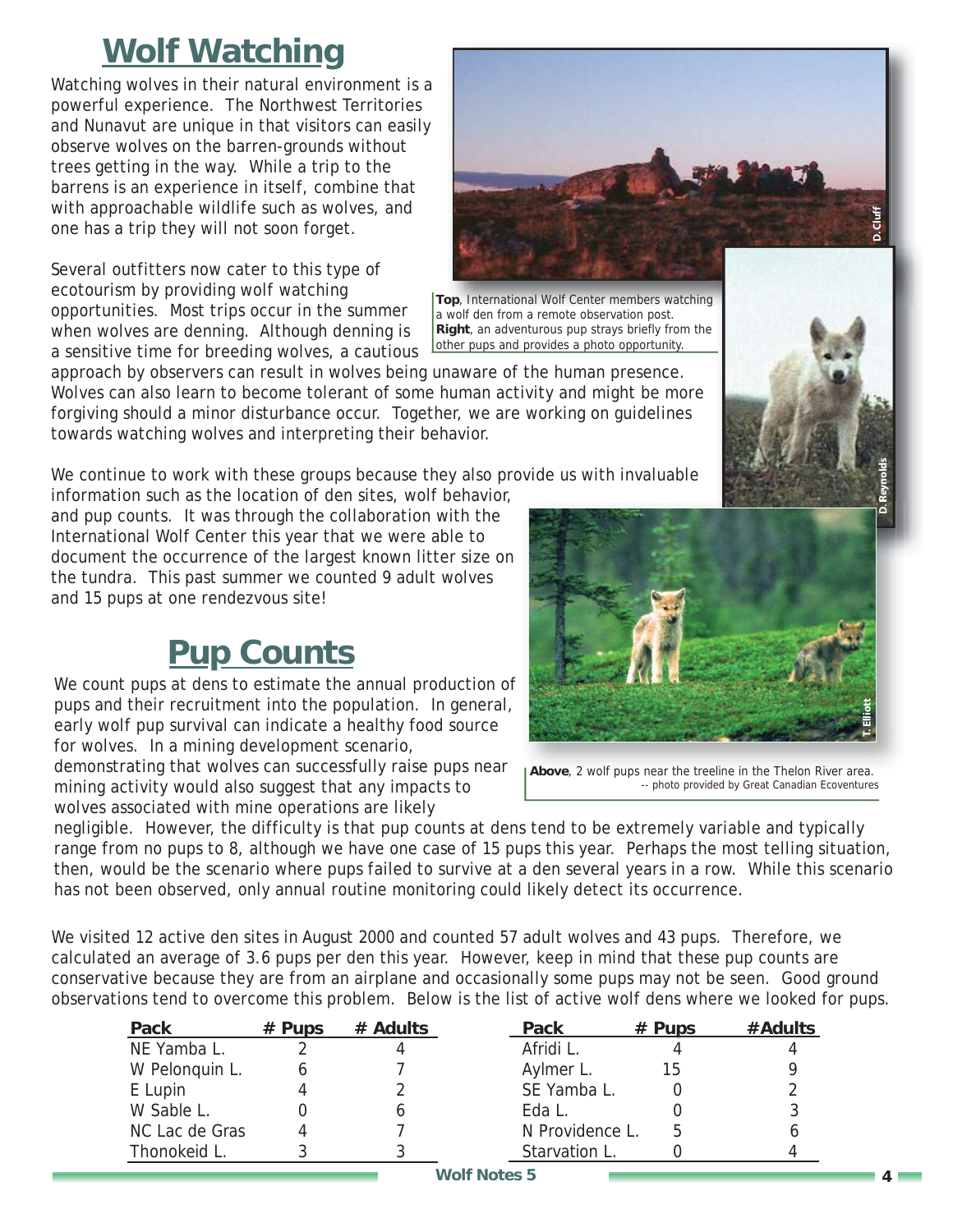### **What's Next ?**

Measuring den site fidelity of these tundra wolves has been complicated by the loss of key individuals in the harvest. Consequently, monitoring existing individuals needs to continue and some additional wolves should be radio-collared. Extending the monitoring effort should allow for patterns to show for individuals collared since 1997 or 1998. While longer term monitoring of individual wolves is crucial to understanding some aspects of den site selection and use, wolves can show much variation among individuals. Therefore it is important to follow many wolves, not just a select few.

We propose to conduct one additional capture session in 2001 to replace those collared wolves lost prematurely and extend the monitoring period for 3 to 4 years. An annual survey of natal den sites in the diamond mining areas and elsewhere will ensure good geographical coverage to measure den site fidelity. However, we also believe that increasing our effort to radio-collar more wolves in the diamond mining areas will assist efforts to assess cumulative effects of these activities.

### **Acknowledgments**

We thank the West Kitikmeot Slave Study Society and the GNWT (Resources, Wildlife, and Economic Development) for major funding. Helicopter Wildlife Management and Great Slave Helicopters safely net-gunned wolves for capture and collaring. The Dogrib Treaty 11 Council, Lutsel K'e Dene Council, the Kugluktuk Angoniatit Association, Lupin Mine, Diavik Diamond Mines, and Ekati™ Diamond Mine assisted with elder participation efforts. We are grateful to the following companies, agencies, and individuals represented by the logos below for providing further logistical support and assistance.



This newsletter is now available on the GNWT's Department of Resources, Wildlife and Economic Development main web site at: http://www.nwtwildlife.rwed.gov.nt.ca/ or http://www.nwtwildlife.com/ http://www.nwtwildlife.rwed.gov.nt.ca/ or http://www.nwtwildlife.com/

This newsletter contains preliminary information only and should not be cited without permission from the authors.